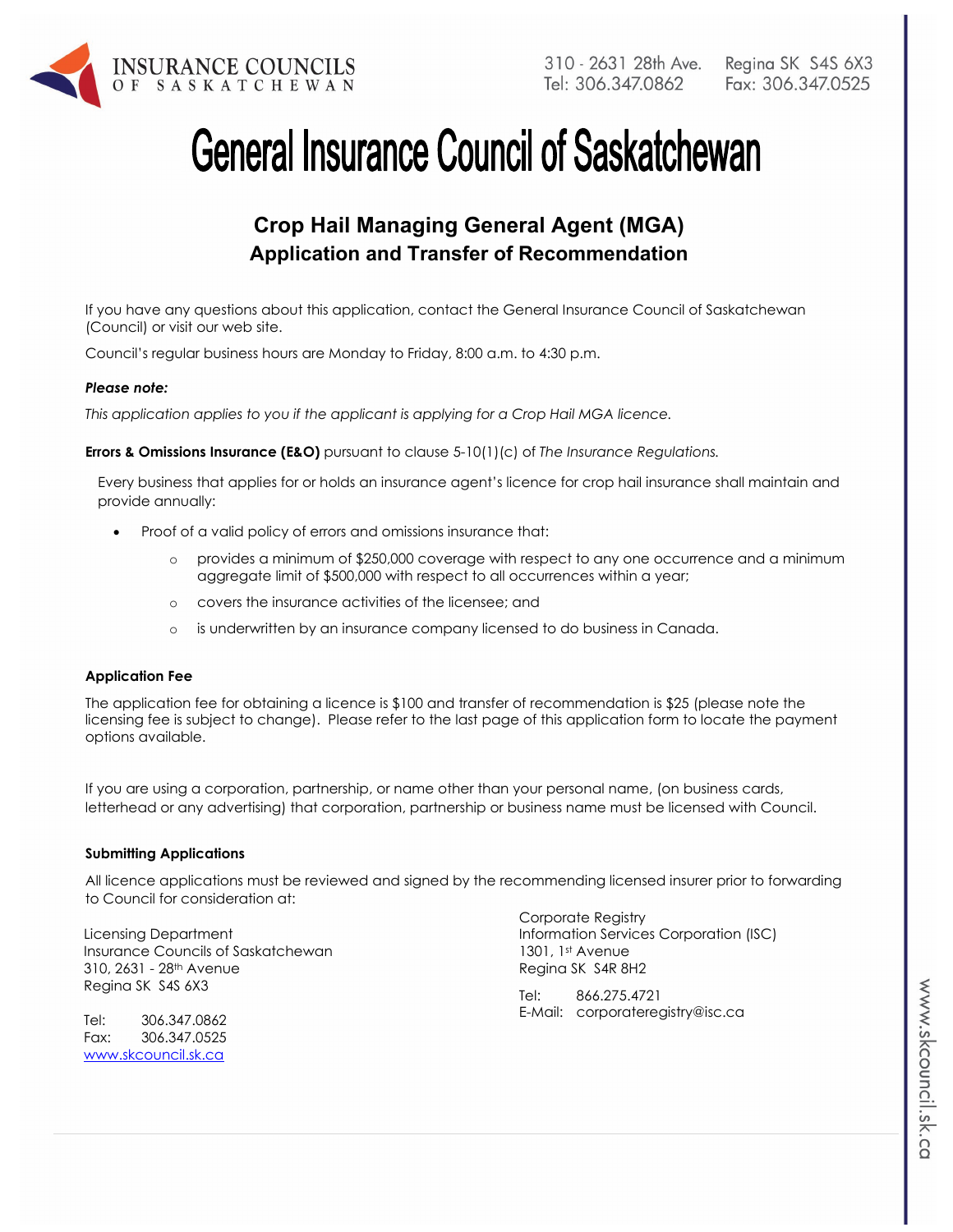

| <b>General Insurance Council</b>                                                                                                                                                                                 | For office use only<br>Licence Number                | <b>Received Date</b> |  |
|------------------------------------------------------------------------------------------------------------------------------------------------------------------------------------------------------------------|------------------------------------------------------|----------------------|--|
| of Saskatchewan                                                                                                                                                                                                  |                                                      |                      |  |
| Crop Hail Managing General                                                                                                                                                                                       | Date Issued                                          |                      |  |
| Agent (MGA)                                                                                                                                                                                                      |                                                      |                      |  |
| □ Application - \$100                                                                                                                                                                                            | Date Processed                                       |                      |  |
| □ Transfer of Recommendation - \$25                                                                                                                                                                              |                                                      |                      |  |
| <b>Part A: Identification Information</b>                                                                                                                                                                        |                                                      |                      |  |
| Provide legal name in which the MGA will carry on business and in which the licence is to be issued.                                                                                                             |                                                      |                      |  |
|                                                                                                                                                                                                                  |                                                      |                      |  |
| List all business trade names that will be used.                                                                                                                                                                 |                                                      |                      |  |
|                                                                                                                                                                                                                  |                                                      |                      |  |
|                                                                                                                                                                                                                  |                                                      |                      |  |
|                                                                                                                                                                                                                  |                                                      |                      |  |
| Is the MGA: (Please check the boxes that apply to the applicant)                                                                                                                                                 |                                                      |                      |  |
| a corporation<br>□                                                                                                                                                                                               |                                                      |                      |  |
| a partnership<br>□                                                                                                                                                                                               |                                                      |                      |  |
| $\Box$                                                                                                                                                                                                           | registered under The Business Names Registration Act |                      |  |
| A copy of the Saskatchewan Certificate of Registration must accompany this application if the applicant for<br>licence is a corporation, partnership or is registered under The Business Names Registration Act. |                                                      |                      |  |
| Give full particulars below of the individual owners, principal shareholders, officers or directors.                                                                                                             |                                                      |                      |  |
| FULL NAME/POSITION HELD WITH FIRM                                                                                                                                                                                | <b>RESIDENT CITY</b>                                 | DATE OF BIRTH        |  |
|                                                                                                                                                                                                                  |                                                      |                      |  |
|                                                                                                                                                                                                                  |                                                      |                      |  |
|                                                                                                                                                                                                                  |                                                      |                      |  |
|                                                                                                                                                                                                                  |                                                      |                      |  |
|                                                                                                                                                                                                                  |                                                      |                      |  |
|                                                                                                                                                                                                                  |                                                      |                      |  |
|                                                                                                                                                                                                                  |                                                      |                      |  |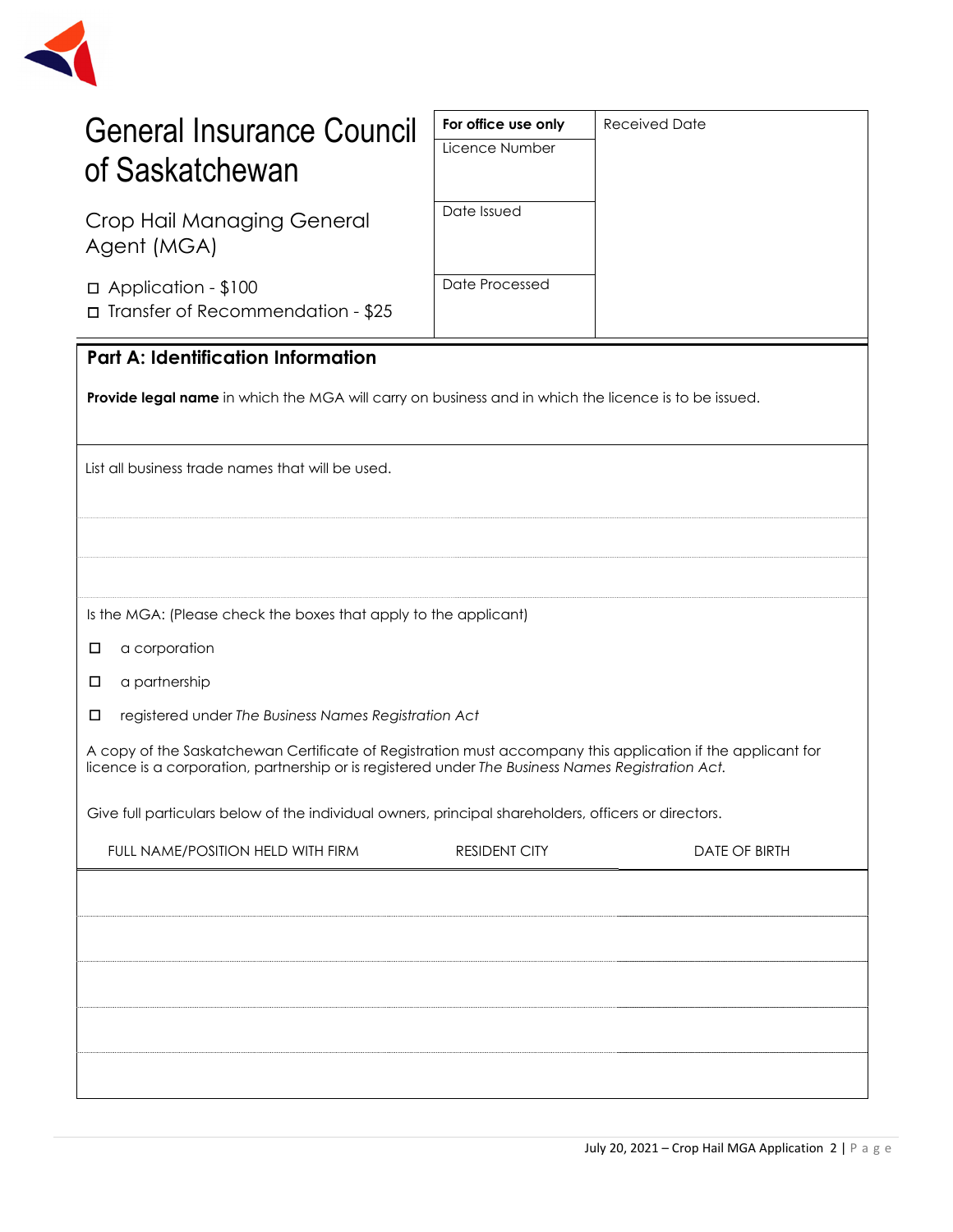

| <b>Head Office Location Address</b>                                                                                                 |                     |                 |
|-------------------------------------------------------------------------------------------------------------------------------------|---------------------|-----------------|
|                                                                                                                                     |                     |                 |
| Number, Street, Suite # and/or Box #                                                                                                |                     |                 |
|                                                                                                                                     |                     |                 |
| City/Town                                                                                                                           | Province/State      | Postal/Zip Code |
| ext                                                                                                                                 |                     |                 |
| <b>Business Telephone</b>                                                                                                           | <b>Business Fax</b> |                 |
|                                                                                                                                     |                     |                 |
| <b>Business E-mail</b>                                                                                                              |                     |                 |
| Address mail will be sent to (complete only if different than location address)                                                     |                     |                 |
|                                                                                                                                     |                     |                 |
| Number, Street, Suite # and/or Box #                                                                                                |                     |                 |
|                                                                                                                                     |                     |                 |
| City/Town                                                                                                                           | Province/State      | Postal/Zip Code |
| Give full particulars below of the individual who will, pursuant to section 5-20 of The Insurance Act (Act) and                     |                     |                 |
| section 5-6 of The Insurance Regulations (regulations), be the Designated Representative to receive notices and<br>other documents. |                     |                 |
|                                                                                                                                     |                     |                 |
|                                                                                                                                     |                     |                 |
| Name of Designated Representative                                                                                                   |                     |                 |
|                                                                                                                                     |                     |                 |
| <b>Business Address</b>                                                                                                             | Province/State      | Postal/Zip Code |
|                                                                                                                                     |                     |                 |
| <b>Business E-mail</b>                                                                                                              |                     | Telephone       |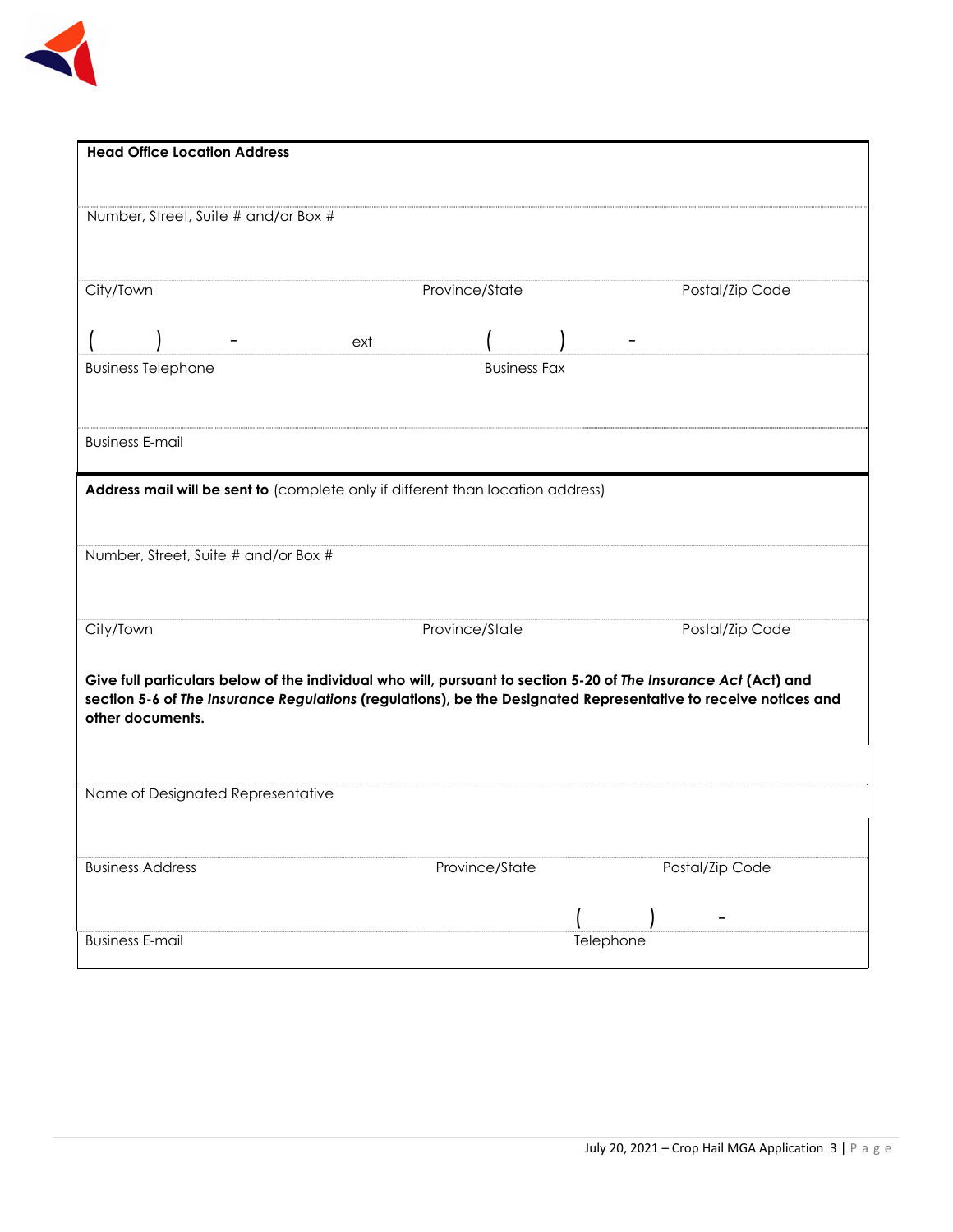

## **Part B: Background**

The following are questions relevant to the Act regarding trustworthiness and suitability to be licensed.

Please read these questions carefully to ensure all responses are accurate. Inaccurate answers may be considered a material misstatement.

**For any questions where disclosure is required, please provide complete details on a separate sheet of paper and atttach to the application form.**

| 1. | Has the MGA or any principal shareholder, officer<br>or director, or designated representative of the<br>MGA ever held an insurance or adjusting licence in<br>Saskatchewan, or anywhere in Canada or in the<br>world?<br>$\Box$ Disclosure attached<br><b>Nothing to Disclose</b><br>If yes, please provide information about licence year,<br>licence class and jurisdiction.                                                                                                                                                 | 5.<br>Has the MGA or any principal shareholder, officer<br>or director, or designated representative of the<br>MGA ever been the subject of receivership and/or<br>bankruptcy proceedings including consumer<br>proposals?<br><b>Disclosure attached</b><br>$\Box$ Nothing to Disclose<br>If yes, please provide an explanation of the<br>circumstances and a complete copy of the documents                                                                                                                                               |
|----|---------------------------------------------------------------------------------------------------------------------------------------------------------------------------------------------------------------------------------------------------------------------------------------------------------------------------------------------------------------------------------------------------------------------------------------------------------------------------------------------------------------------------------|--------------------------------------------------------------------------------------------------------------------------------------------------------------------------------------------------------------------------------------------------------------------------------------------------------------------------------------------------------------------------------------------------------------------------------------------------------------------------------------------------------------------------------------------|
|    |                                                                                                                                                                                                                                                                                                                                                                                                                                                                                                                                 | involved.                                                                                                                                                                                                                                                                                                                                                                                                                                                                                                                                  |
| 2. | Has the MGA or any principal shareholder, officer<br>or director, or designated representative of the<br>MGA ever had any licence or registration as an<br>insurance agent, adjuster or for selling any other<br>financial products, suspended or revoked for cause<br>in Canada or anywhere in the world?<br><b>Disclosure attached</b><br><b>Nothing to Disclose</b>                                                                                                                                                          | Has the MGA or any principal shareholder, officer<br>6.<br>or director, or designated representative of the<br>MGA ever been the subject of any complaint,<br>investigation, sanction or disciplinary action,<br>including but not limited to a letter of warning,<br>caution, fine, etc., by any financial services<br>regulator, federal regulator (e.g., FINTRAC, CRA,<br>CRTC, Privacy Commissioner, etc.) insurer or any<br>financial services company with which you<br>hold/held a contract, in Canada or anywhere in<br>the world? |
|    |                                                                                                                                                                                                                                                                                                                                                                                                                                                                                                                                 | $\Box$ Nothing to Disclose<br><b>Disclosure attached</b>                                                                                                                                                                                                                                                                                                                                                                                                                                                                                   |
| 3. | Has the MGA or any principal shareholder, officer<br>or director, or designated representative of the<br>MGA ever been refused an insurance or adjusting<br>licence, or other licence or registration for selling<br>financial products or adjusting claims in Canada or<br>anywhere in the world?<br><b>Disclosure attached</b><br>$\Box$ Nothing to Disclose                                                                                                                                                                  | Has the MGA or any principal shareholder, officer<br>7.<br>or director, or designated representative of the<br>MGA ever been investigated, charged or<br>convicted of any criminal or quasi-criminal<br>offence, in Canada or anywhere in the world?<br><b>Disclosure attached</b><br>$\perp$ Nothing to Disclose                                                                                                                                                                                                                          |
| 4. | Has the MGA or any principal shareholder, officer<br>or director, or designated representative of the<br>MGA currently or plan to engage in any business or<br>occupation other than the insurance or adjusting<br>business?<br>$\Box$ Disclosure attached<br>$\Box$ Nothing to Disclose<br>Please provide the name of the business, occupation<br>details, supervisory responsibilities and date of<br>employment.<br>This would include any business that requires a licence<br>or registration or is corporately registered. | Has the MGA or any principal shareholder, officer<br>8.<br>or director, or designated representative of the<br>MGA ever been the subject of any type of legal<br>action, including but not limited to class action<br>lawsuits or civil actions respecting the business of<br>insurance including adjusting, or any other<br>financial service in Canada or anywhere in the<br>world?<br><b>Nothing to Disclose</b><br>$\Box$ Disclosure attached                                                                                          |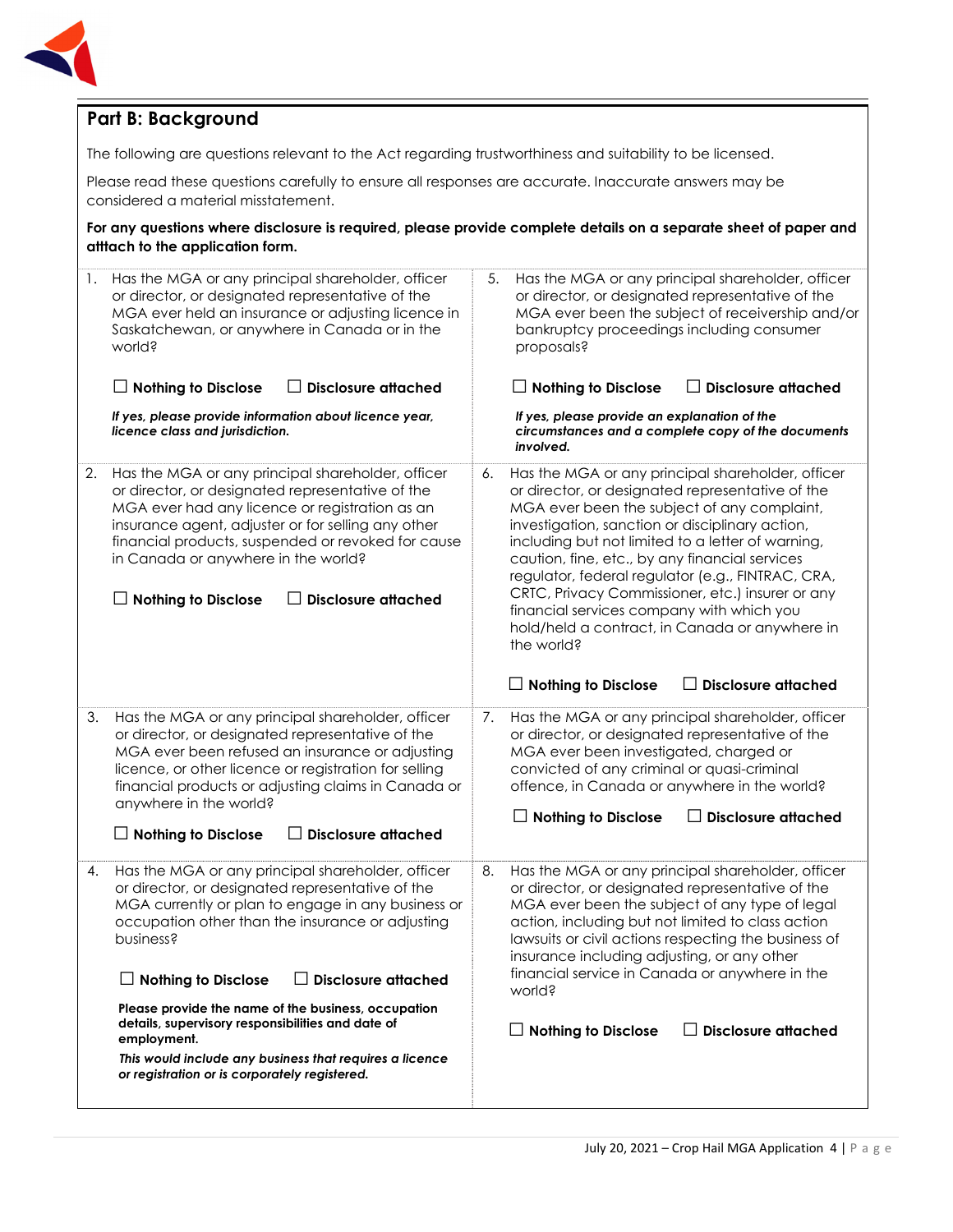

## **Part C: Individuals Representing the MGA**

List the individuals that will be representing and transacting insurance on behalf of the MGA in Saskatchewan.

**Note:** All individuals who fall within the definition of an agent as defined by the Act must be licensed. A Designated Representative Application must accompany this form. **Attach a separate sheet of paper, if necessary**.

| Last Name            | First Name, Middle Name                                                                                                                                                                                           | City/Province                                                                                 |
|----------------------|-------------------------------------------------------------------------------------------------------------------------------------------------------------------------------------------------------------------|-----------------------------------------------------------------------------------------------|
|                      |                                                                                                                                                                                                                   |                                                                                               |
|                      |                                                                                                                                                                                                                   |                                                                                               |
|                      |                                                                                                                                                                                                                   |                                                                                               |
|                      |                                                                                                                                                                                                                   |                                                                                               |
|                      |                                                                                                                                                                                                                   |                                                                                               |
|                      |                                                                                                                                                                                                                   |                                                                                               |
|                      |                                                                                                                                                                                                                   |                                                                                               |
|                      |                                                                                                                                                                                                                   |                                                                                               |
|                      |                                                                                                                                                                                                                   |                                                                                               |
|                      |                                                                                                                                                                                                                   |                                                                                               |
|                      |                                                                                                                                                                                                                   |                                                                                               |
|                      | <b>Part D: Errors &amp; Omissions</b>                                                                                                                                                                             |                                                                                               |
| $\Box$ Yes $\Box$ No | $10(1)(c)$ of the regulations.                                                                                                                                                                                    | I have attached a copy of the E&O Certificate in the name of the agency pursuant to clause 5- |
|                      | <b>Part E: Non-Resident Applicants</b>                                                                                                                                                                            |                                                                                               |
| 1.                   | Saskatchewan address for service as required by subsection 10-1(3) of the regulations.                                                                                                                            |                                                                                               |
|                      |                                                                                                                                                                                                                   | <b>SK</b>                                                                                     |
|                      | Street Address (Box #'s not accepted)<br>City/Town                                                                                                                                                                | Postal Code<br>Province                                                                       |
| 2.<br>a)             | Non-resident applicants whose home jurisdiction has a web based licensee search is not required to<br>provide a Certificate of Authority/Non-Resident Endorsement. Council will verify the licence status online. |                                                                                               |
| b)                   | Non-resident applicants whose home jurisdiction does not have a web based licence search, is required<br>to provide a Certificate of Authority/Non-Resident Endoresment with this application.                    |                                                                                               |
|                      |                                                                                                                                                                                                                   |                                                                                               |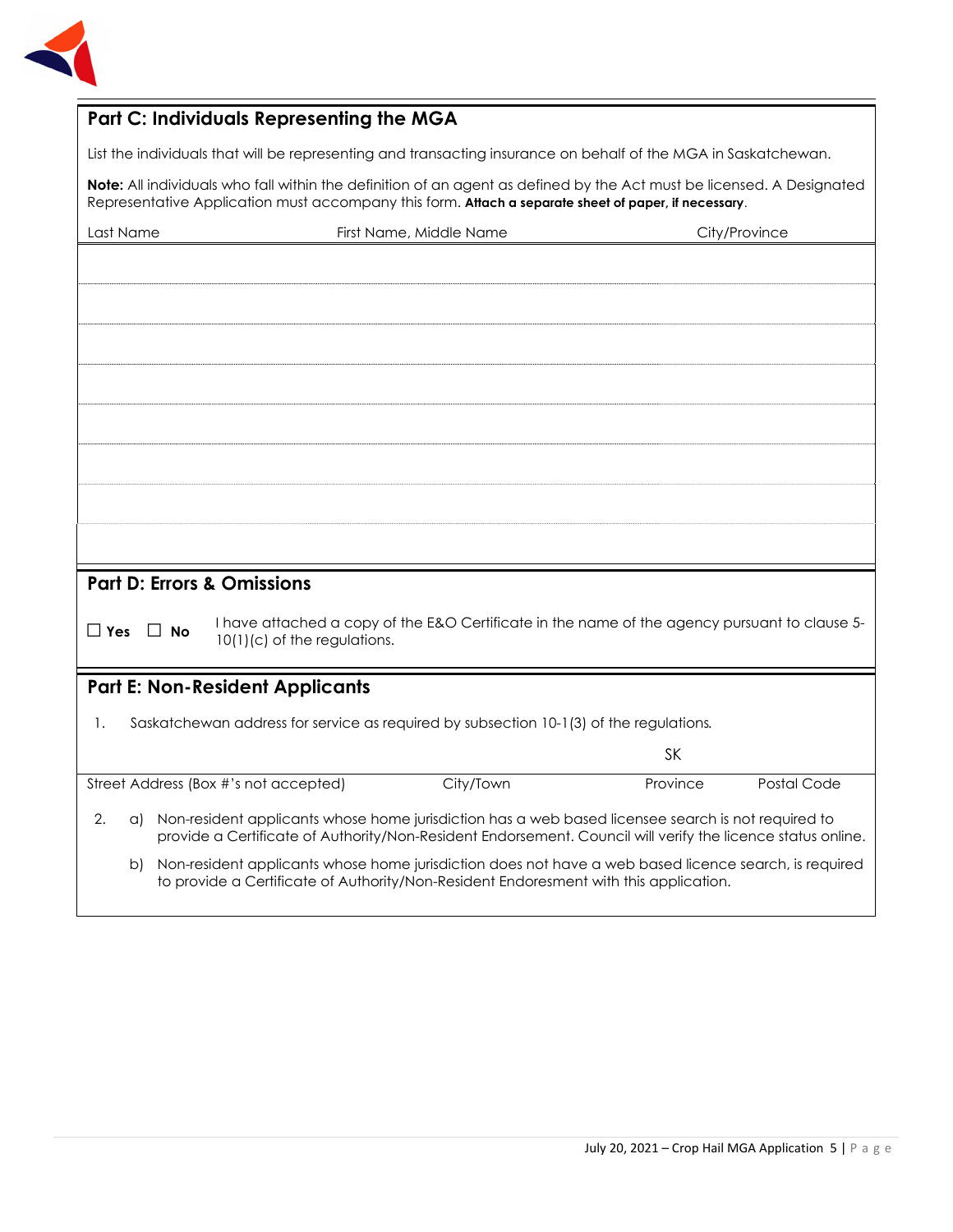

## **Part F: Consent to the Collection, Use and Disclosure of Information**

By applying for an MGA licence, I, the applicant, understand personal information about any principal shareholder, officer or director, or designated representative will need to be collected from the applicant and from other sources such as the recommender of the licence, financial service regulators, law enforcement agencies, credit bureaus, insurance companies or other organizations in the financial services sector. I, therefore, consent to the collection and use of this personal information for the purpose of determining suitability for licensing.

I, the applicant, further understand and consent to the disclosure of personal information to the recommender of the licence, financial service regulators, law enforcement agencies, credit bureaus, insurance companies or other organizations in the financial services sector, for the purpose of determining suitability for licensing.

| v |                                                  |             |
|---|--------------------------------------------------|-------------|
|   | Signature of Designated Representative OR        | Date Signed |
|   | Authorized Official of Designated Representative |             |

**X**

Print name of Designated Representative OR Authorized Official of Designated Representative

Signature of Designated Representative OR Authorized Official of Designated Representative

### **Part G: Declaration**

The making of a false statement on this application constitutes a material misstatement and may result in the refusal of this application and the subsequent suspension or cancellation of any licence issued. This application is required to be personally signed by the Designated Representative or Authorized Official of the Designated Representative named herein.

I, \_\_\_\_\_\_\_\_\_\_\_\_\_\_\_\_\_\_\_\_\_\_\_\_\_\_\_\_\_\_\_\_\_\_\_\_\_\_\_, solemnly declare that all statements and answers in the foregoing application including attachments are true and correct, and I make this solemn declaration conscientiously believing it to be true, and knowing that it is of the same force and effect as if made under oath.

**X X** 

Date Signed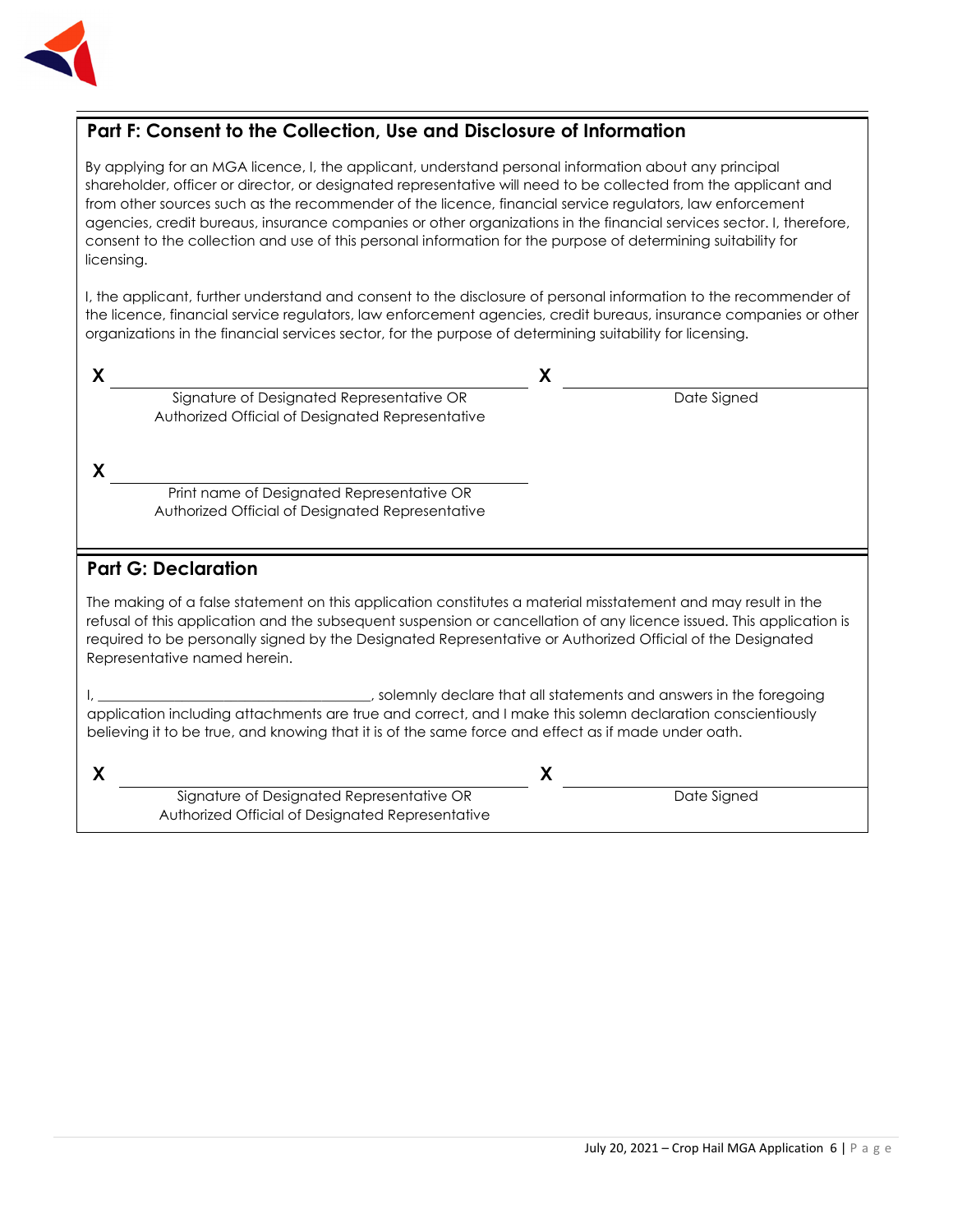

| <b>Part H: Recommender Declaration</b>                                |     |                                                                        |                                                                                                                                                                                                                                |
|-----------------------------------------------------------------------|-----|------------------------------------------------------------------------|--------------------------------------------------------------------------------------------------------------------------------------------------------------------------------------------------------------------------------|
| To be completed by the licensed insurer that is recommending the MGA. |     |                                                                        |                                                                                                                                                                                                                                |
| <b>Applicant Name</b><br><b>Please Print</b>                          |     | is hereby recommended to act as an MGA of the undersigned recommender. |                                                                                                                                                                                                                                |
| and that the applicant is suitable to receive a licence.              |     |                                                                        | The recommender certifies that the qualifications and business record of the applicant have been investigated                                                                                                                  |
| Designated Representative has completed this application.             |     |                                                                        | To the best of our knowledge, information and belief, all statements and answers contained in the foregoing<br>application are true and correct, and that the agency's Designated Representative or Authorized Official of the |
| IMMEDIATELY.                                                          |     |                                                                        | IT IS UNDERSTOOD THAT IF THE APPLICANT NAMED HEREIN IS TERMINATED BY US, WRITTEN NOTICE, INCLUDING THE<br>REASONS FOR TERMINATION, WILL BE GIVEN TO THE GENERAL INSURANCE COUNCIL OF SASKATCHEWAN,                             |
| <b>Print Legal Name of Recommender</b>                                |     |                                                                        |                                                                                                                                                                                                                                |
| <b>Authorized Officer/Delegate</b><br><b>Print Name</b>               |     | Signature                                                              | Date Signed                                                                                                                                                                                                                    |
|                                                                       |     |                                                                        |                                                                                                                                                                                                                                |
| Telephone                                                             | Fax |                                                                        | E-mail Address                                                                                                                                                                                                                 |

#### **THE ABOVE APPLICANT WILL NOT ACT AS AN MGA UNTIL THE LICENCE IS ISSUED**

**NOTE: A Designated Representative Application must accompany this application form. The same insurer must recommend the agency and designated representative of the agency.**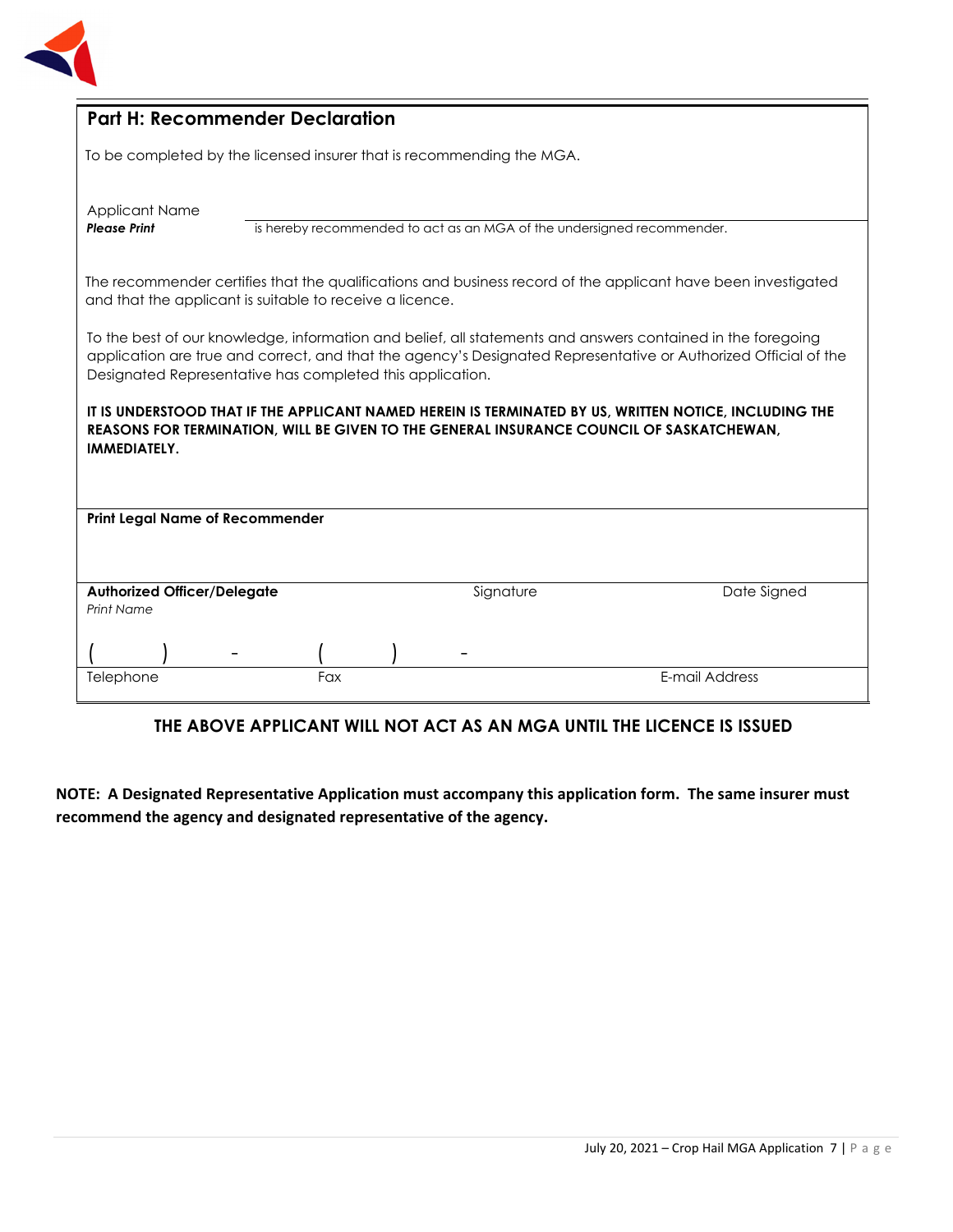



#### **Attachments to the application form**

Part A – If you have answered yes, provide a copy of the Saskatchewan Certificate of Registration for the corporation, partnership, business name or trade name

Part B, D – copies of all necessary documentation Payment of licence fee

| Cheque or money order enclosed for full amount<br>ப | Make cheque or money order payable to the:<br><b>Insurance Councils of Saskatchewan.</b><br>An NSF charge of \$25 will apply for returned cheques. |
|-----------------------------------------------------|----------------------------------------------------------------------------------------------------------------------------------------------------|
| Charge credit card for the full amount              | Card Number                                                                                                                                        |
| <b>VISA</b>                                         |                                                                                                                                                    |
| MasterCard<br>ப                                     | Expiry Date (MM/YY)                                                                                                                                |
|                                                     | Signature                                                                                                                                          |
|                                                     | Print name of applicant                                                                                                                            |

Licensing Department Insurance Councils of Saskatchewan 310, 2631 - 28th Avenue Regina SK S4S 6X3

Tel: 306.347.0862 Fax: 306.347.0525

www.skcouncil.sk.ca